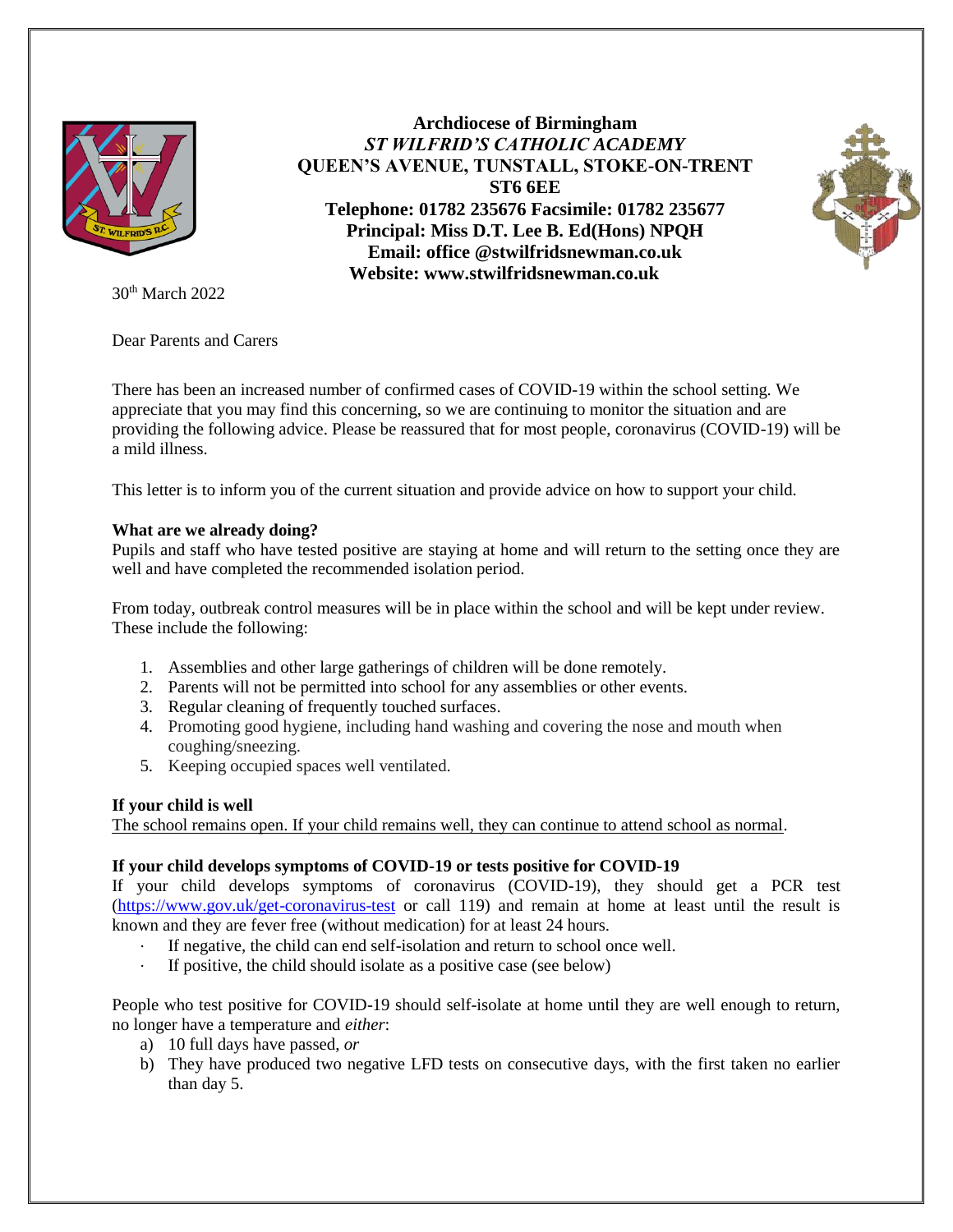**Note:** Lingering coughs and changes to smell/taste are *not* a sign of ongoing infectiousness, so children can return to school if they have ended their self-isolation period (see above).

If your child does not have symptoms, count the day they took the test as day 0.

You can seek advice on COVID-19 symptoms from the [nhs.uk website.](https://www.nhs.uk/conditions/coronavirus-covid-19/check-if-you-have-coronavirus-symptoms/) If you are concerned about your child's symptoms, or they are worsening you can seek advice from NHS 111 at<https://111.nhs.uk/> or by phoning 111.

### **Advice for people who live in the same household as someone who has tested positive for COVID-19 or is symptomatic and awaiting a test result**

Children and young people who usually attend an education or childcare setting and who live with someone who has COVID-19 can continue to attend the setting as normal.

Those who are [at higher risk of severe illness from COVID-19](https://www.gov.uk/government/publications/guidance-on-shielding-and-protecting-extremely-vulnerable-persons-from-covid-19/guidance-on-shielding-and-protecting-extremely-vulnerable-persons-from-covid-19) should be supported to minimise their contact with other people in the household during this period, regardless of whether others have symptoms or not. People at higher risk of becoming severely unwell if they are infected with COVID-19 include:

- Older people
- Those who are pregnant
- Those who are unvaccinated
- People of any age with a [severely weakened immune system](https://www.gov.uk/government/publications/covid-19-guidance-for-people-whose-immune-system-means-they-are-at-higher-risk)
- People of any age with [certain long-term conditions.](https://www.nhs.uk/conditions/coronavirus-covid-19/people-at-higher-risk/who-is-at-high-risk-from-coronavirus/)

#### **How to reduce spread of COVID-19 if you live with someone who has COVID-19**

Even if you are vaccinated, you can still be infected with COVID-19 and pass it on to others. People who live in the same household or have had an overnight stay with someone with COVID-19 or are at highest risk as they are more likely to have had prolonged contact, you can help protect others by following the [guidance on how to stay safe and help prevent the spread.](https://www.gov.uk/guidance/covid-19-coronavirus-restrictions-what-you-can-and-cannot-do#keeping-yourself-and-others-safe)

To reduce the spread of COVID-19 in your community:

- Minimise your contact with the person who has COVID-19
- · Work from home if you are able to do so (children and young people who are close contacts should continue to attend childcare and education as normal)
- Avoid contact with anyone you know who is at [higher risk of becoming severely](https://www.gov.uk/government/publications/covid-19-people-with-covid-19-and-their-contacts/covid-19-people-with-covid-19-and-their-contacts#higherrisk) unwell if they are infected with COVID-19, especially those with a severely weakened immune system.
- Limit close contact with other people outside your household, especially in enclosed spaces (when not in school).
- Wear a well fitting [face covering](https://www.gov.uk/government/publications/face-coverings-when-to-wear-one-and-how-to-make-your-own) with multiple layers or a surgical face mask for those aged 11 and over in crowded, enclosed or poorly ventilates spaces and when you are in close contact with other people.
- Pay close attention to the [main symptoms of COVID-19.](https://www.gov.uk/government/publications/covid-19-people-with-covid-19-and-their-contacts/covid-19-people-with-covid-19-and-their-contacts#symptoms) If you develop these symptoms order a [PCR test.](https://www.gov.uk/get-coronavirus-test) You are advised to stay at home and avoid contact with other people while you are waiting for your test result.
- Follow the guidance on [how to stay safe and help prevent the spread -](https://www.gov.uk/guidance/covid-19-coronavirus-restrictions-what-you-can-and-cannot-do#keeping-yourself-and-others-safe) GOV.UK (www.gov.uk)

**You should follow this advice for 10 days after the person you live with or stayed with symptoms started (or the day their test was taken if they did not have symptoms).**